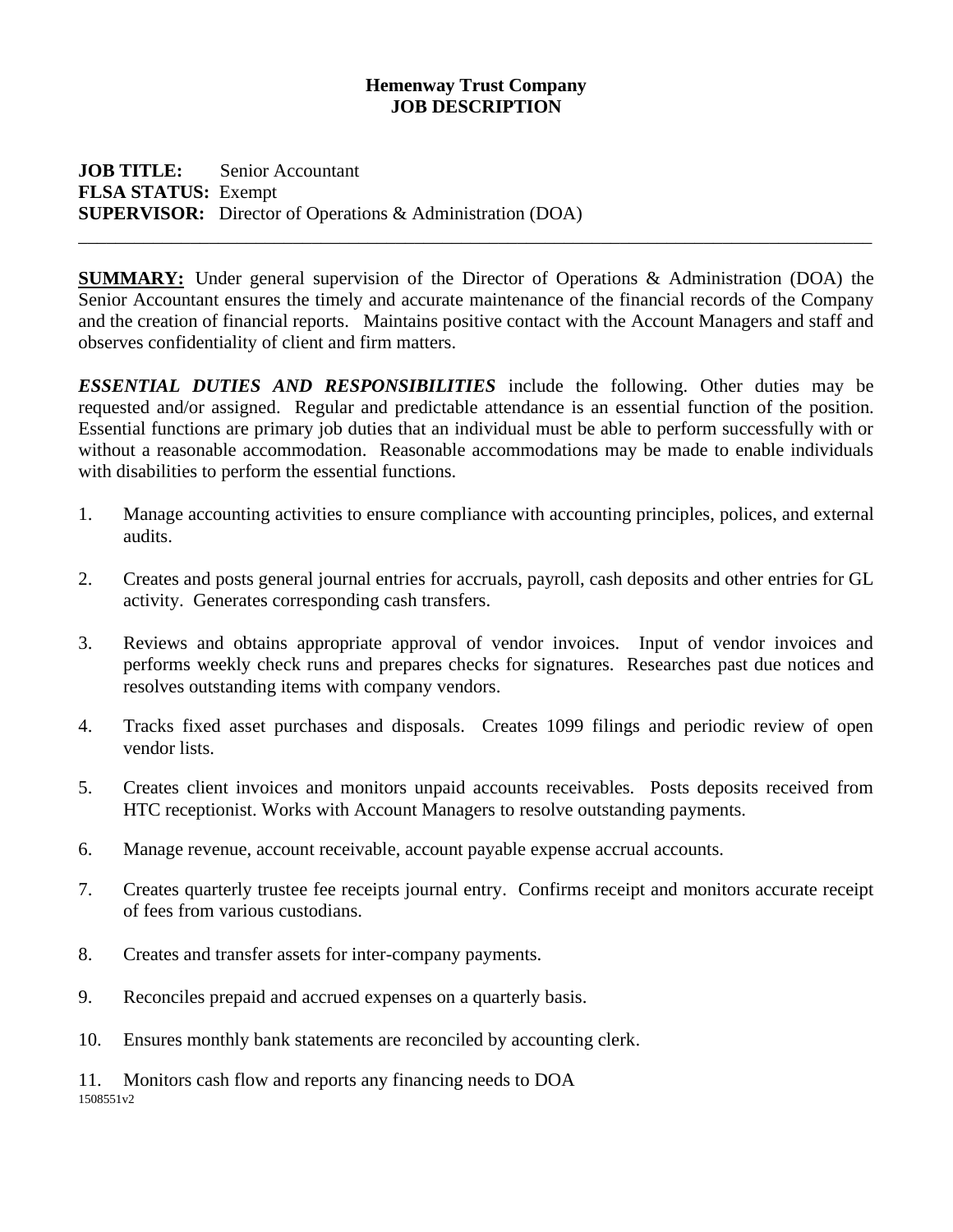## **SENIOR ACCOUNTANT**

- 12. Works with the DOA to create the annual budgets and three-year projections.
- 13. Analyze financial information and reports to provide accurate and timely financial recommendations to management for decision making purpose.
- 14. After review of monthly general ledger by DOA, creates standard financial package for Managing Directors.
- 15. Assists DOA with annual audit responsibilities and New Hampshire Banking Exams and reporting.
- 16. Perform annual business vendor evaluations with input from key stakeholders.
- 17. Periodically reconciles data between custodians and internal records to ensure accurate and consistent reporting. Reconciles quarterly fee statements, outside trustee fees and payroll.
- 18. Works closely with Internal Auditor to collect and organize support needed for internal audit testing.
- 19. Generates weekly, monthly, and quarterly reports for management to identify any missing and inaccurate accounts paperwork.
- 20. Regularly reviews electronic records for internal audit and compliance.
- 21. Prepare quarterly call report by signing with managing directors.
- 22. Work with Excel spreadsheet to analyze and report data including Vlookups, Pivot tables, and other formula.
- 23. Additional responsibilities as assigned from time to time.

## *KNOWLEDGE, SKILLS AND ABILITIES REQUIRED:*

- 1. Knowledge of accounting and financial management principles at a level normally acquired through completion of an accounting degree or equivalent experience.
- 2. Knowledge of GAAP and accrual accounting.
- 3. Approximately five to seven years of on the job experience necessary in order to gain an understanding of accounting policies and procedures and effectively operate equipment in order to carry out routine accounting duties with minimum supervision.
- 4. Ability to demonstrate impeccable integrity in personal and fiduciary matters.

1508551